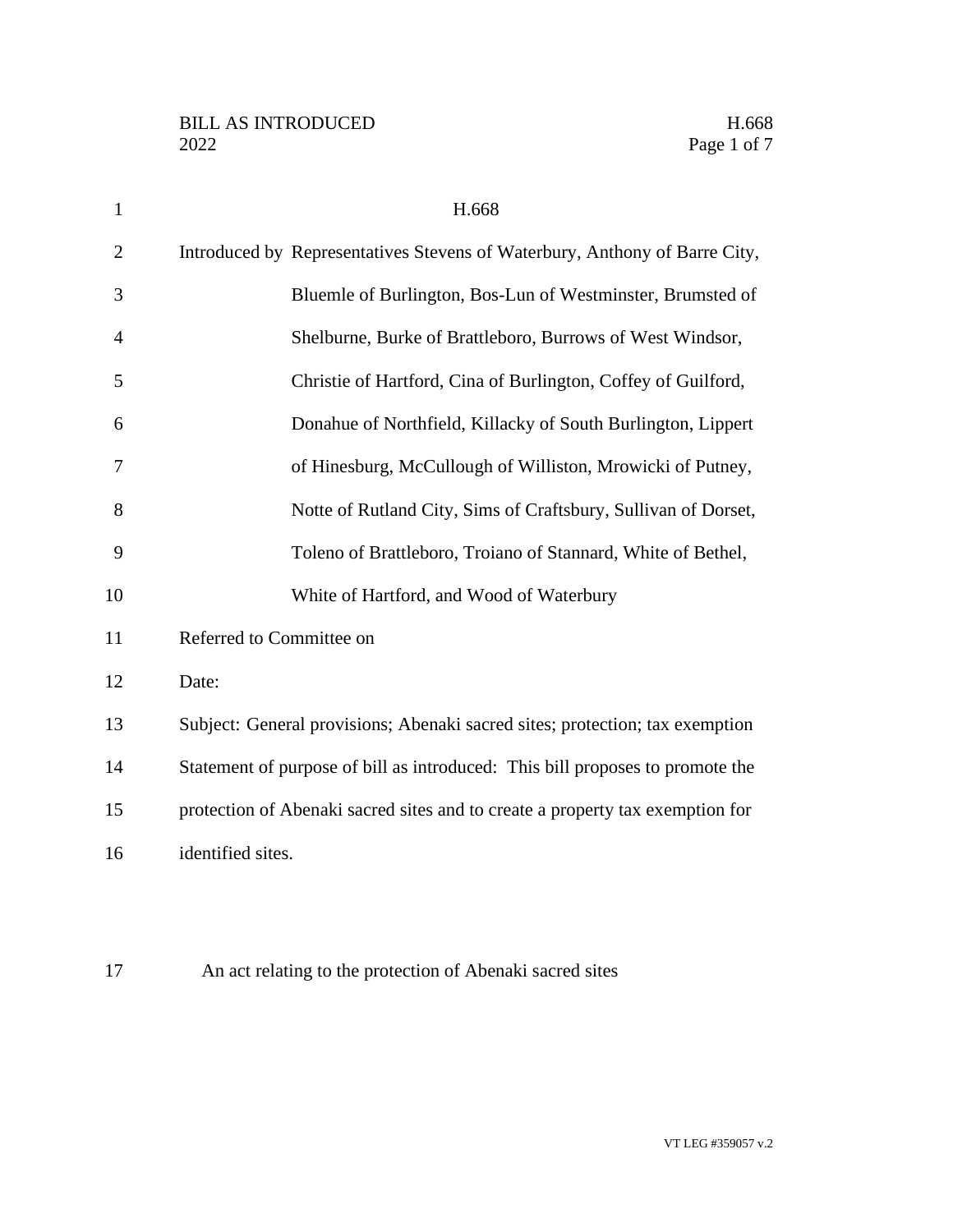| $\mathbf{1}$ | It is hereby enacted by the General Assembly of the State of Vermont:           |
|--------------|---------------------------------------------------------------------------------|
| 2            | Sec. 1. 1 V.S.A. $\S$ 852 is amended to read:                                   |
| 3            | § 852. VERMONT COMMISSION ON NATIVE AMERICAN AFFAIRS                            |
| 4            | ESTABLISHED; AUTHORITY                                                          |
| 5            | (a) In order to recognize the historic and cultural contributions of Native     |
| 6            | Americans to Vermont, to protect and strengthen their heritage, and to address  |
| 7            | their needs in State policy, programs, and actions, there is hereby established |
| 8            | the Vermont Commission on Native American Affairs (the "Commission").           |
| 9            | * * *                                                                           |
| 10           | (c) The Commission shall:                                                       |
| 11           | * * *                                                                           |
| 12           | (6) assist Native American Indian tribes recognized by the State to:            |
| 13           | (A) secure assistance for social services, education, employment                |
| 14           | opportunities, health care, and housing;                                        |
| 15           | (B) develop and market Vermont Native American fine and                         |
| 16           | performing arts, craft work, and cultural events; and                           |
| 17           | (7) develop policies and programs to benefit Vermont's Native                   |
| 18           | American Indian population within the scope of the Commission's authority;      |
| 19           | (8) develop a list of and identify to the State sites and locations in          |
| 20           | Vermont that have cultural, religious, or spiritual significance to Native      |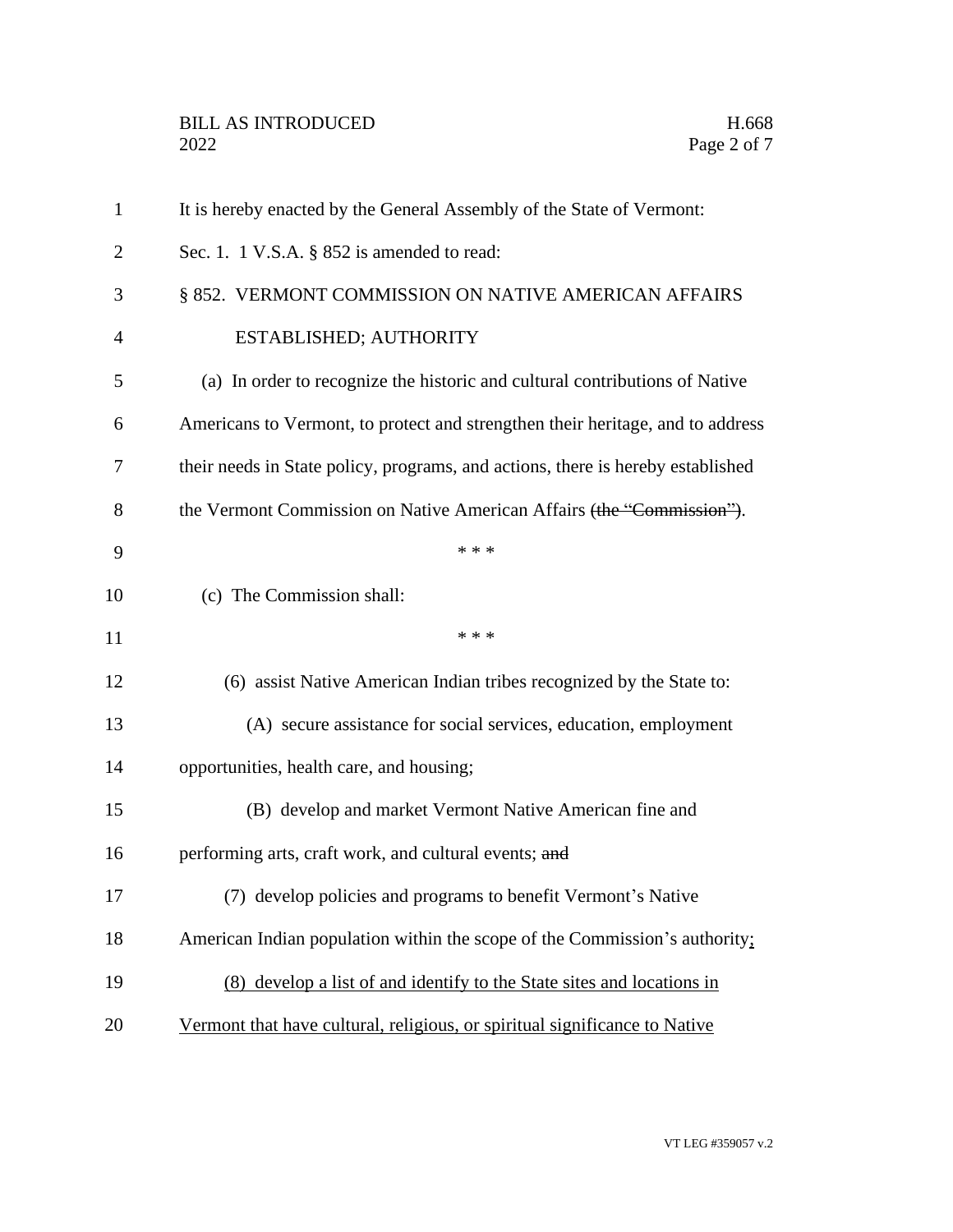| $\mathbf{1}$   | American Indians or are used by Native American Indians for cultural,                |
|----------------|--------------------------------------------------------------------------------------|
| $\overline{2}$ | religious, or spiritual purposes, or both;                                           |
| 3              | (9) pursuant to section 857 of this chapter, consult with the State                  |
| $\overline{4}$ | regarding the culturally appropriate treatment, use, and preservation of             |
| 5              | identified Native American cultural and sacred sites;                                |
| 6              | (10) make recommendations to the State regarding the acquisition of                  |
| 7              | and facilitation of access to Native American cultural and sacred sites that are:    |
| 8              | (A) located on private lands; and                                                    |
| 9              | (B) inaccessible to Native American Indians; and                                     |
| 10             | (11) make recommendations to the General Assembly regarding                          |
| 11             | possible legislative actions to encourage private property owners to preserve        |
| 12             | and protect Native American cultural and sacred sites and to allow Native            |
| 13             | American Indians access to such sites for cultural, religious, and spiritual         |
| 14             | activities.                                                                          |
| 15             | (d) During fiscal year 2011, the Commission shall meet at least three times          |
| 16             | a year and at any other times at the request of the Chair and Commission             |
| 17             | members shall receive a per diem pursuant to 32 V.S.A. § 1010. In fiscal year        |
| 18             | 2012 and thereafter, the Commission shall meet as needed but members shall           |
| 19             | receive a per diem pursuant to 32 V.S.A. § 1010 <del>no</del> not more than six nine |
| 20             | times a year. The Division for Historic Preservation within the Agency of            |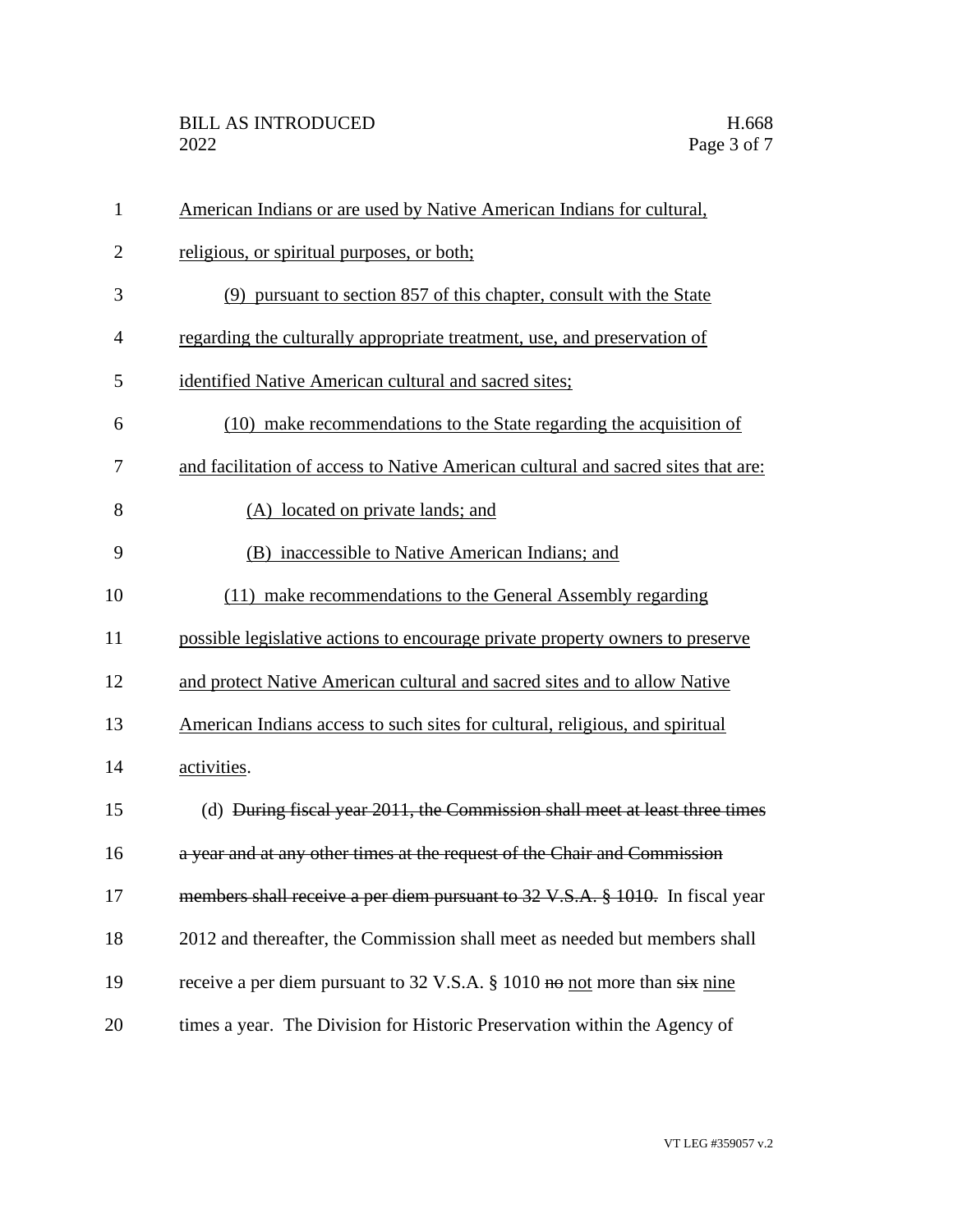## BILL AS INTRODUCED H.668<br>2022 Page 4 of 7

| $\mathbf{1}$   | Commerce and Community Development shall provide administrative support               |
|----------------|---------------------------------------------------------------------------------------|
| $\overline{2}$ | to the Commission, including providing communication and contact resources.           |
| 3              | * * *                                                                                 |
| $\overline{4}$ | (f) Records and documents related to Native American cultural and sacred              |
| 5              | sites that are listed or identified pursuant to subdivision $(c)(8)$ of this section: |
| 6              | (1) shall, except as necessary to carry out the provisions of this section            |
| 7              | and section 857 of this chapter, be kept confidential by the Commission and           |
| 8              | the State; and                                                                        |
| 9              | (2) shall not be subject to copying or inspection under the Public                    |
| 10             | Records Act.                                                                          |
| 11             | Sec. 2. 1 V.S.A. § 857 is added to read:                                              |
| 12             | § 857. PROTECTION OF CULTURAL AND SACRED SITES                                        |
| 13             | (a) It is the policy of the State of Vermont to protect and preserve the              |
| 14             | inherent right of the members of Vermont's Native American Indian peoples to          |
| 15             | believe, express, and exercise their traditional beliefs and cultural and religious   |
| 16             | practices, including through access to Native American cultural and sacred            |
| 17             | sites; the use and possession of culturally significant or sacred objects and         |
| 18             | materials, including tobacco; and the freedom to practice traditional                 |
| 19             | ceremonies and rites.                                                                 |
| 20             | (b) To the extent practicable, the State shall:                                       |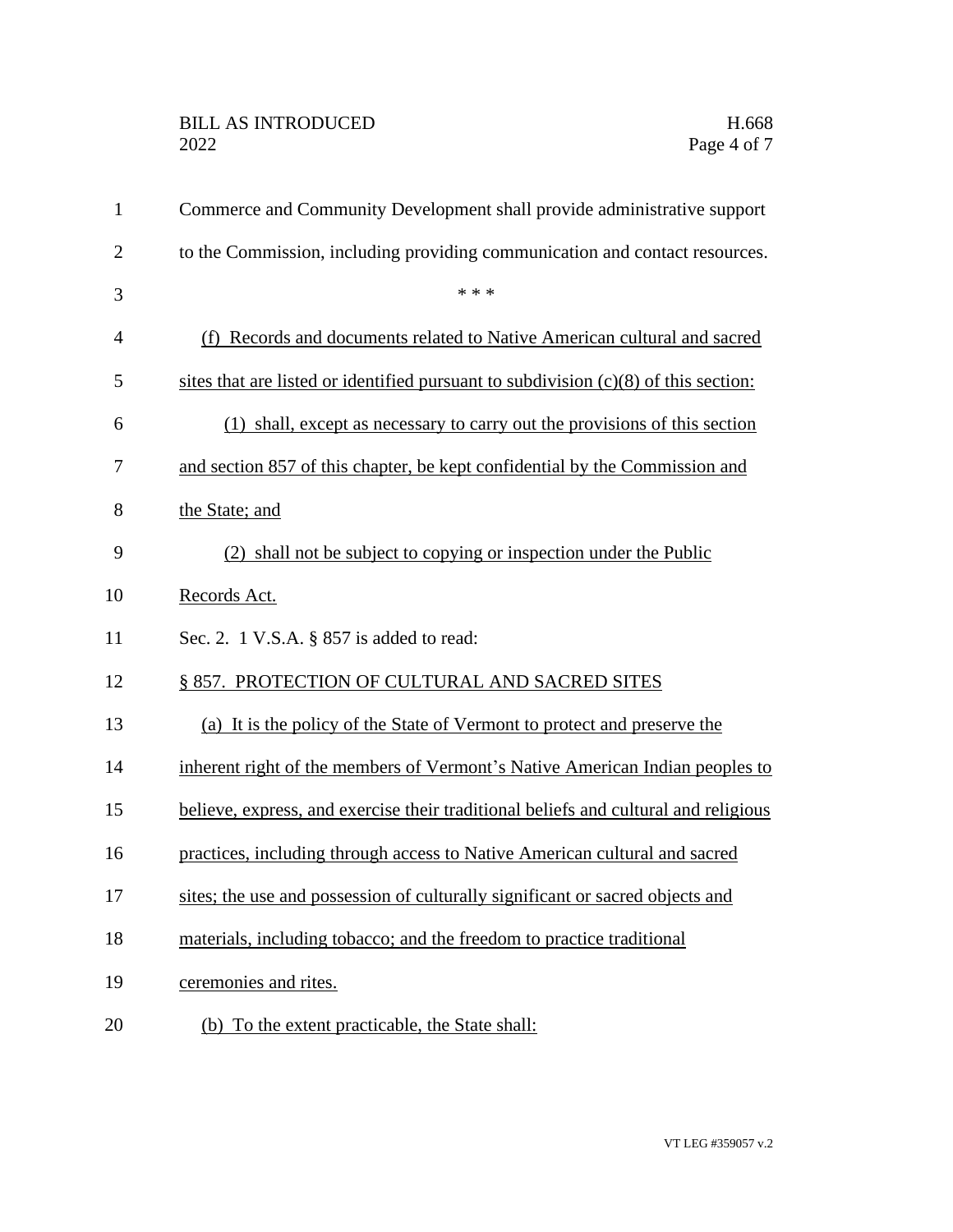| 1              | (1) permit Native American Indians to access and use for ceremonial             |
|----------------|---------------------------------------------------------------------------------|
| $\overline{2}$ | purposes Native American cultural and sacred sites that are located on property |
| 3              | owned or leased by the State; and                                               |
| $\overline{4}$ | (2) avoid adversely affecting the physical and spiritual integrity of           |
| 5              | Native American cultural and sacred sites.                                      |
| 6              | $(c)(1)$ The State shall consult with the Commission not less than 90 days      |
| 7              | prior to issuing any permit or otherwise approving any activity that may impact |
| 8              | a Native American cultural or sacred site.                                      |
| 9              | (2) The consultation with the Commission shall be conducted in a way            |
| 10             | that is mutually respectful and shall recognize the potential need for          |
| 11             | confidentiality with respect to the particular Native American cultural and     |
| 12             | sacred site.                                                                    |
| 13             | (d) Nothing in this section shall be construed to:                              |
| 14             | (1) require a taking of vested property interests; or                           |
| 15             | (2) impair an enforceable right to use State property that the State has        |
| 16             | granted to a person.                                                            |
| 17             | (e) The Secretary of Administration shall adopt rules necessary to carry out    |
| 18             | the provisions of this section.                                                 |
| 19             | (f) As used in this section, "consult" means to engage in a meaningful and      |
| 20             | timely process of seeking, discussing, and considering carefully the views of   |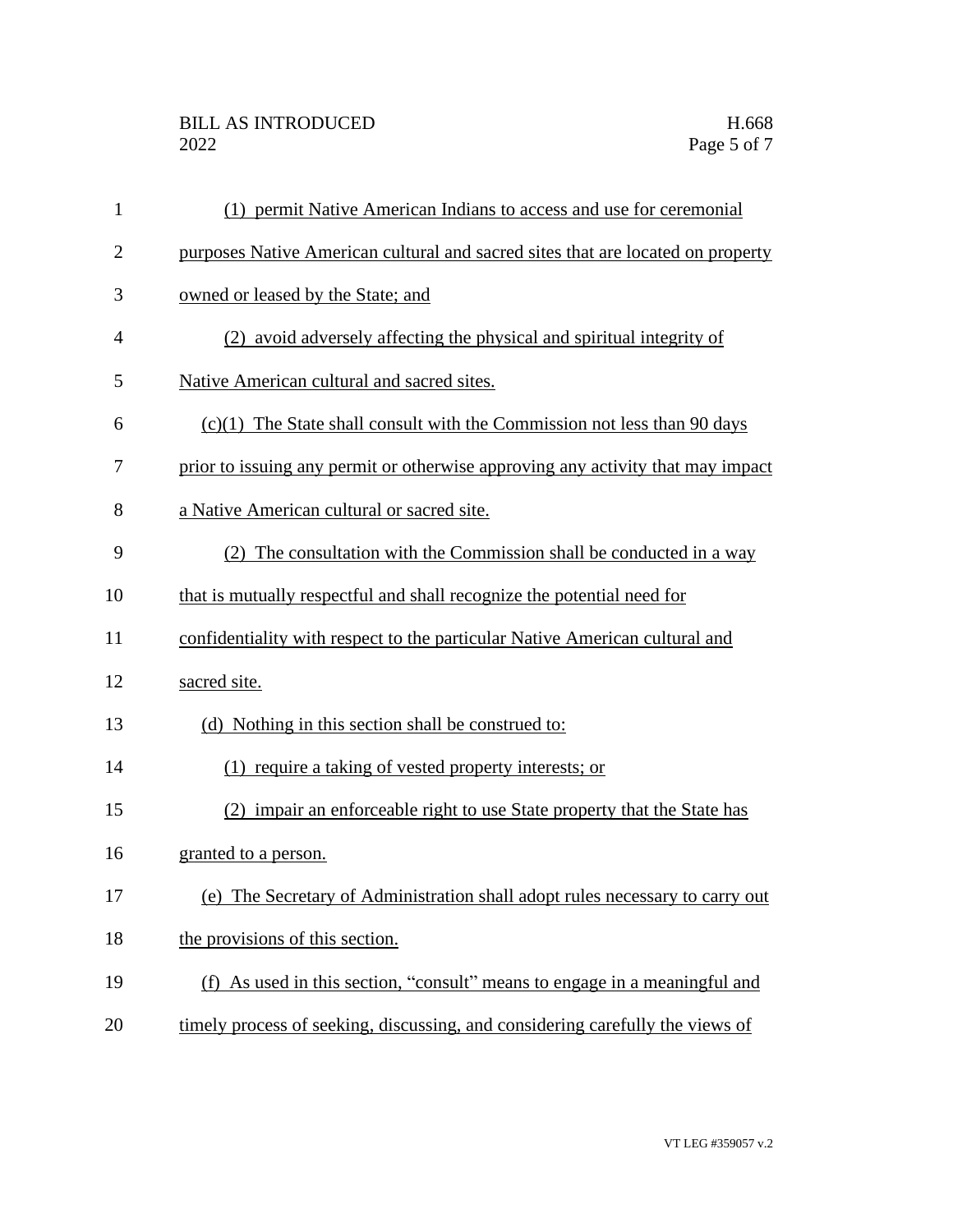| $\mathbf{1}$   | others in a manner that is cognizant of all parties' cultural values and, where              |
|----------------|----------------------------------------------------------------------------------------------|
| $\overline{2}$ | feasible, seeking agreement.                                                                 |
| 3              | Sec. 3. 32 V.S.A. § 3802 is amended to read:                                                 |
| $\overline{4}$ | § 3802. PROPERTY TAX                                                                         |
| 5              | The following property shall be exempt from taxation:                                        |
| 6              | * * *                                                                                        |
| 7              | $(4)(A)$ Real and personal estate granted, sequestered, or used for public,                  |
| 8              | pious, or charitable uses; real property owned by churches or church societies               |
| 9              | or conferences and used as parsonages and personal property therein used by                  |
| 10             | ministers engaged in full time work in the care of the churches of their                     |
| 11             | fellowship within the State; real property identified as a Native American                   |
| 12             | cultural or sacred site pursuant to $1 \text{ V.S.A. }$ \$ 852; real and personal estate set |
| 13             | apart for library uses and used by the public and private circulating libraries,             |
| 14             | open to the public and not used for profit; lands leased by towns or town                    |
| 15             | school districts for educational purposes; and lands owned or leased by                      |
| 16             | colleges, academies, or other public schools or leased by towns for the support              |
| 17             | of the gospel; and lands and buildings owned and used by towns for the                       |
| 18             | support of the poor therein; but private buildings on such lands shall be set in             |
| 19             | the list to the owners thereof, and shall not be exempt. The exemption of lands              |
| 20             | owned or leased by colleges, academies, or other public schools shall not apply              |
| 21             | to lands or buildings rented for general commercial purposes, nor to farming or              |